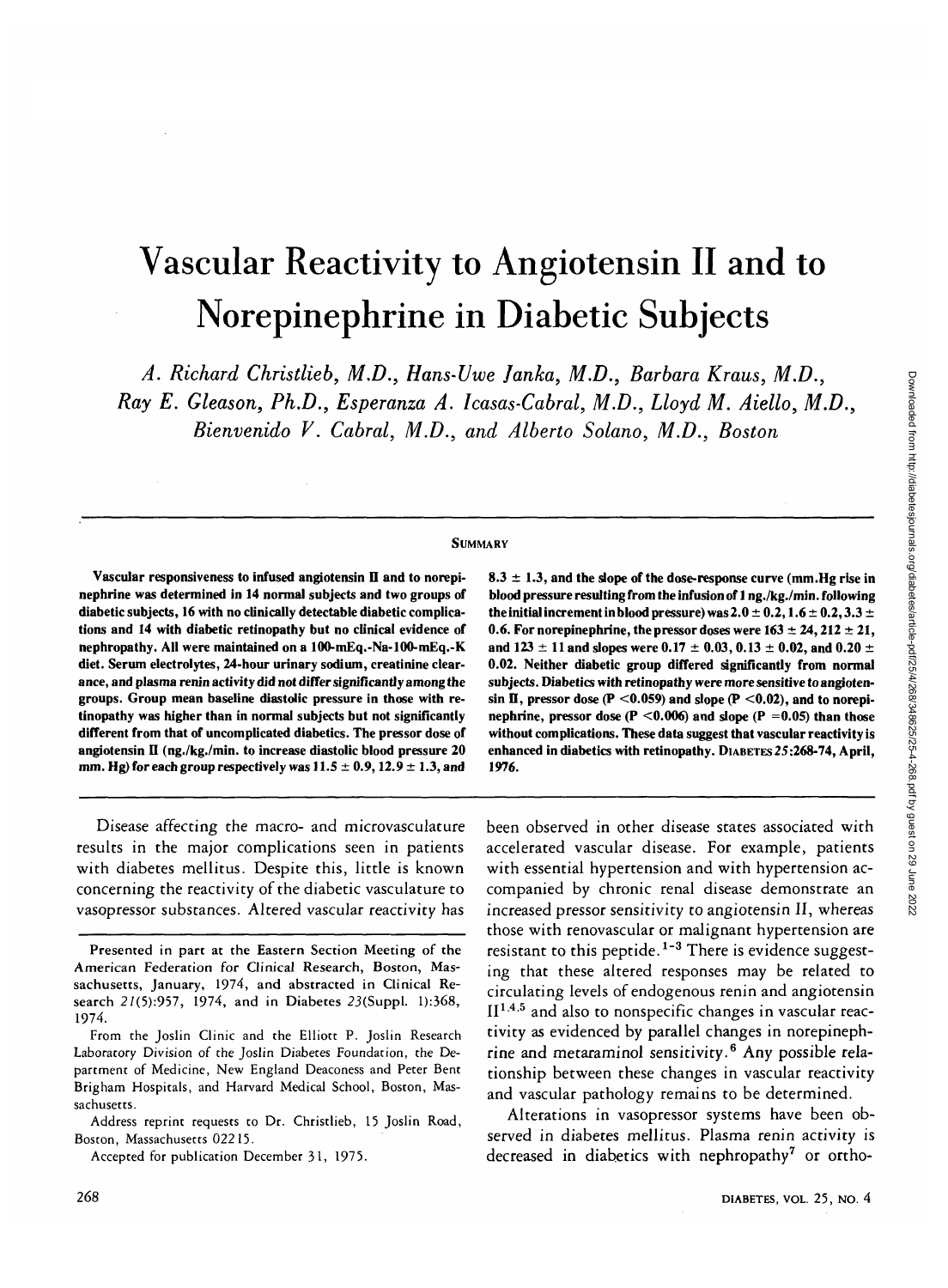static hypotension<sup>8</sup> and increased in diabetic ketoacidosis.<sup>9</sup> Circulating catecholamines may be decreased in diabetics with peripheral neuropathy.<sup>10</sup> Rats with alloxan-induced diabetes have decreased plasma renin activity accompanied by increased vascular responsiveness to angiotensin II but have normal responsiveness to norepinephrine.<sup>11</sup>

The present study is designed to determine vascular reactivity to angiotensin II and norepinephrine in diabetic patients with no clinically evident renal disease and to compare their responses with that of normal control subjects. The results suggest that diabetics with retinopathy have increased vascular responsiveness to both vasopressors over that of diabetics with no complications of their disease.

## **SUBJECTS**

Written informed consent in accordance with the guidelines established by the National Institutes of Health was obtained from each of the 50 subjects studied. Each received a physical examination, had complete fundus photographs taken, and had normal studies done as follows: complete blood count, urinalysis, screening profile, chest x-ray, and electrocardiogram.

Normal subjects (controls) were studied as outpatients. Each had, in addition to the routine studies, a standard oral glucose tolerance test following three days of a high-carbohydrate diet. Fourteen had normal tests by the criteria of Kahn et al.,  $12$  and two were normal by the more liberal criteria of Wilkerson et al.<sup>13</sup>

Diabetic subjects hospitalized in the Diabetes Treatment Unit of the New England Deaconess Hospital were approached to participate in the study only if they had no evidence of coronary or other major vascular disease, moderate or severe hypertension, hepatic disease, or renal disease. Insulin was the only medication taken during the protocol. Diabetic subjects were divided into two groups, those without and those with retinopathy. The presence or absence of retinopathy (nonproliferative or proliferative) was determined from full-fundus photographs by two ophthalmologists.

Individual clinical data are presented in table 1. Group mean clinical and laboratory characteristics are presented in tables 2 and 3. With the exception of the higher diastolic blood pressure than that of controls and longer duration of diabetes in the group with retinopathy, no significant differences among the groups were found. Clinical evidence of peripheral neuropathy (altered deep-tendon reflexes and vibration or position sensation) was found in only four patients, two in group 2 and two in group 3. No patients had symptoms of autonomic neuropathy.

## DETAILS OF PROTOCOL

All subjects ingested a lOO-mEq.-Na-100-mEq.-K diet for at least two days before infusion studies. Normal subjects were instructed in this diet as outpatients. For diabetic subjects, the diet was prepared by the Dietary Department of the New England Deaconess Hospital. On the study day, plasma for renin activity determined by radioimmunoassay<sup>8</sup> was obtained prior to arising in the morning and again at noon after the patients had been upright for four hours (only upright plasma renin activity was assayed in control subjects). Twenty-four-hour urine was collected on the same day for determination of sodium, potassium, and creatinine. In the afternoon, with the subjects sitting, full-fundus photographs were obtained and an infusion of 5 per cent glucose and water was started with a constant-infusion pump (Harvard pump). Once the blood pressure, measured with a sphygmomanometer, was stabilized for a minimum of 10 minutes, the infusion was changed first to either norepinephrine (Levophed, 5  $\mu$ g./ml.) or angiotensin 11 (Hypertensin, Ciba Pharmaceutical Co., Summit, NJ.) (300 ng./ml.), the pressor being alternated with each patient studied. Initial infusion rate was 0.3 ml./min. It soon became evident that diabetics with retinopathy had increased vasopressor sensitivity. Thereafter, more dilute solutions of norepinephrine (3  $\mu$ g./ml.) and angiotensin II (150 ng./ml.) were used for patients with retinopathy observed by ophthalmoscopy. The rate of infusion was progressively increased every three to 10 minutes, with the blood pressure determined each minute. Each blood pressure was recorded along with the dosage of the respective pressor agent. Once the diastolic pressure had increased to approximately 20 mm. Hg for 10 minutes, infusions were stopped. Five per cent glucose and water was again infused until the blood pressure had stabilized at baseline levels for a minimum of 10 minutes, following which the alternate pressor agent was infused using the same procedure.

### ANALYSIS OF DATA

Six patients were not included in the final analysis of the data but are included in table 1 (patients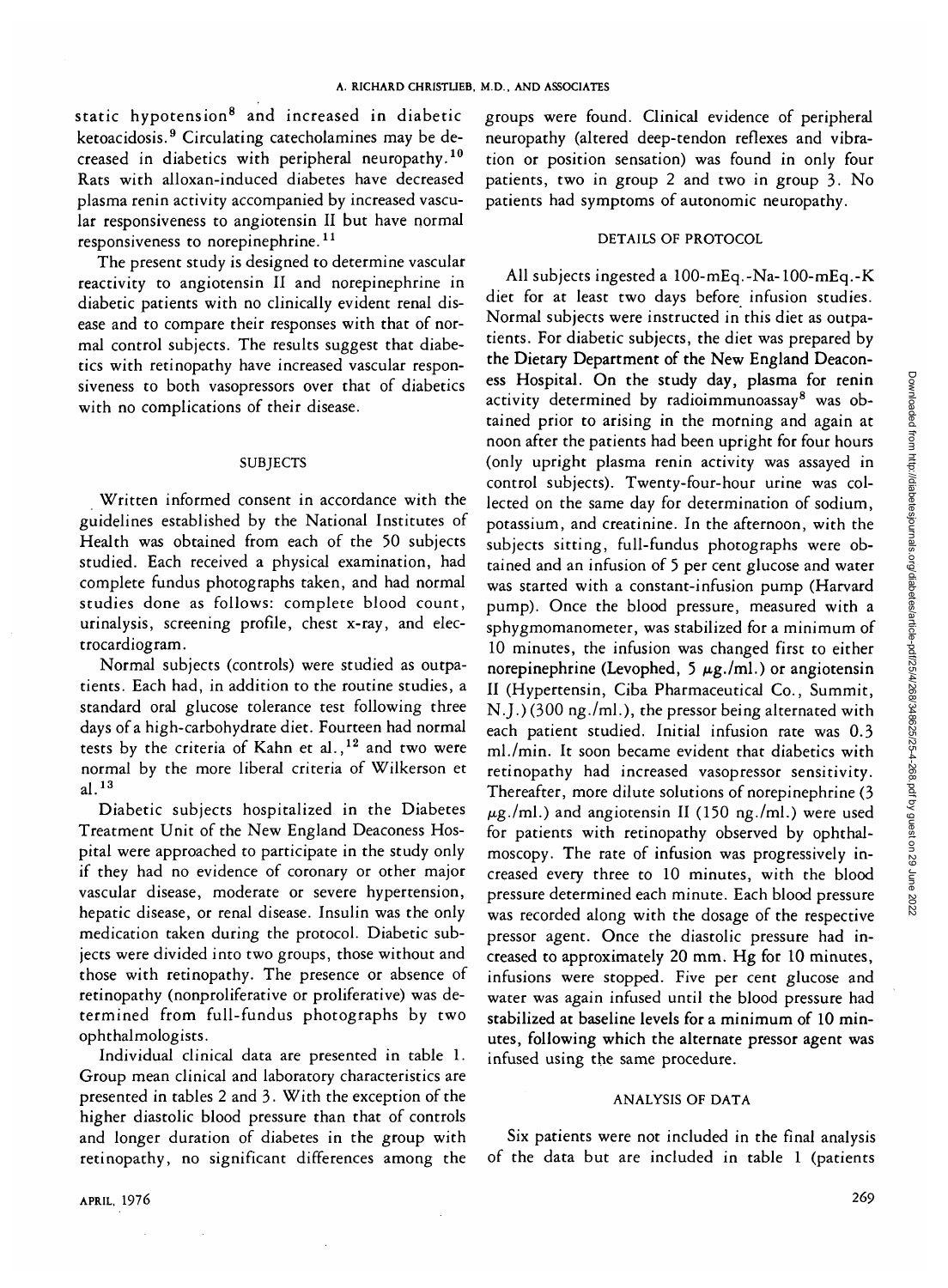| ۰.<br>۰.<br>۰, |  |
|----------------|--|
|----------------|--|

Individual clinical data, plasma renin activity (PRA), slope of dose-response curves, and pressor dose of angiotensin II (A-II) and norepinephrine (NE)

| Patient                    | Age      | Sex | Blood<br>pressure                               | Duration of<br>diabetes                                         | Creatinine<br>clearance | Urine<br>Na    | <b>PRA</b><br>(ng./ml.)  |            | Slope<br>(dose/mm.<br>BP rise) |                                | Pressor dose<br>(ng./kg./min) |          |
|----------------------------|----------|-----|-------------------------------------------------|-----------------------------------------------------------------|-------------------------|----------------|--------------------------|------------|--------------------------------|--------------------------------|-------------------------------|----------|
|                            |          |     | (mm. Hg)                                        | (years)                                                         | (ml./min.)              | (mEq./day)     | Supine                   | Upright    | A-II                           | NE                             | A-II                          | NE       |
| Controls                   |          |     |                                                 |                                                                 |                         |                |                          |            |                                |                                |                               |          |
| 1                          | 23       | F   | 97/62                                           |                                                                 | 89                      | 23             |                          | 4.0        | 1.24                           |                                | 15.4                          |          |
| 2                          | 22       | F   | 98/61                                           |                                                                 | 116                     | 32             |                          | 2.7        | 1.86                           | 0.20                           | 12.8                          | 131      |
| 3                          | 22       | F   | 86/66                                           |                                                                 | 185                     | 87             |                          | 4.5        | 3.64                           | 0.28                           | 6.9                           | 80       |
| 4                          | 27       | F   | 94/55                                           |                                                                 | 122                     | 70             |                          | 2.9        | 1.69                           | 0.11                           | 11.7                          | 244      |
| 5                          | 25       | F   | 112/67                                          |                                                                 | 91                      | 34             |                          | 2.2        | 2.04                           | $\qquad \qquad \longleftarrow$ | 10.6                          | —        |
| 6                          | 29       | M   | 108/72                                          |                                                                 | 139                     | 99             |                          | 5.1        | 1.38                           | 0.08                           | 13.6                          | 301      |
| 7                          | 24       | F   | 104/69                                          |                                                                 | 129                     | 192            |                          | 2.6        | 2.34                           | 0.20                           | 9.1                           | 158      |
| 8                          | 32       | F   | 100/66                                          |                                                                 | 119                     | 116            |                          | 2.6        | 1.85                           | 0.14                           | 13.0                          | 169      |
| 9                          | 23       | M   | 100/63                                          |                                                                 | 118                     | 83             |                          | 4.0        | 3.50                           | 0.31                           | 6.8                           | 77       |
| 10                         | 32       | F   | 106/65                                          |                                                                 | 124                     | 96             |                          | 4.0        | 2.66                           |                                | 9.5                           | ----     |
| 11                         | 29       | M   | 112/68                                          |                                                                 | 143                     | 104            |                          | 4.3        | 1.91                           | 0.15                           | 9.3                           | 137      |
| 12                         | 24       | F   | 100/62                                          |                                                                 | 93                      | 68             |                          | 4.0        | 1.70                           | $\overline{\phantom{0}}$       | 11.2                          |          |
| 13                         | 29       | M   | 122/77                                          |                                                                 | 64                      | 131            |                          | 3.4        | 1.55                           | 0.11                           | 11.6                          | 166      |
| 14                         | 23       | M   | 114/79                                          |                                                                 | 154                     | 157            |                          | 1.2        | 0.96                           | —                              | 19.7                          |          |
| Diabetics-no retinopathy   |          |     |                                                 |                                                                 |                         |                |                          |            |                                |                                |                               |          |
| 15                         | 24       | M   | 110/60                                          | $\leq$ 1                                                        | 136                     | 59             | 4.2                      | 9.6        | 1.03                           | 0.09                           | 13.9                          | 285      |
| 16                         | 42       | F   | 103/75                                          | $\leq$ 1                                                        | 108                     | 123            | 1.4                      | 2.0        | 0.90                           | 0.07                           | 16.8                          | 282      |
| 17                         | 22       | M   | 110/64                                          | <1                                                              | 138                     | 53             | 0.3                      | 1.8        | 1.93                           | 0.15                           | 9.9                           | 172      |
| 18                         | 32       | F   | 118/78                                          | <1                                                              | 81                      | 30             | 0.5                      | 7.4        | 0.97                           | 0.22                           | 19.1                          | 108      |
| 19                         | 24       | M   | 117/80                                          | <1                                                              | 112                     | 33             | 2.0                      | 4.6        | 1.78                           | 0.19                           | 10.0                          | 124      |
| 20                         | 23       | M   | 107/75                                          | $\leq$ 1                                                        | 128                     | 104            | 1.7                      | 2.6        | 2.39                           | 0.25                           | 7.6                           | 95       |
| 21                         | , 31     | M   | 104/76                                          | $\mathbf 2$                                                     | 100                     | 61             | 6.4                      | 11.5       | 0.79                           | 0.06                           | 24.7                          | 298      |
| 22                         | 21       | F   | 94/51                                           | $\mathbf{2}$                                                    | 105                     | 29             | 1.1                      | 2.2        | 1.54                           | 0.09                           | 12.3                          | 211      |
| 23                         | 39       | M   | 114/79                                          | 13                                                              | 126                     | 124            | 2.2                      | 3.1        | 1.81                           | 0.09                           | 8.6                           | 207      |
| 24                         | 27       | M   | 94/62                                           | 20                                                              | 56                      | 100            | 2.4                      | 1.8        | 3.13                           | 0.07                           | .7.2                          | 326      |
| 25                         | 27       | М   | 110/70                                          | 20                                                              | 187                     | 76             | —                        | 7.3        | 1.95                           | 0.11                           | 14.3                          | 202      |
| 26                         | 26       | M   | 92/62                                           | 10                                                              | 126                     | 61             | 5.4                      | 7.6        | 1.05                           | 0.11                           | 16.4                          | 167      |
| 27                         | 32       | M   | 100/64                                          | $\overline{\mathbf{4}}$                                         | 112                     | 92             | 0                        | 0.2        | 1.77                           | 0.06                           | 7.9                           | 324      |
| 28                         | 31       | М   | 130/78                                          | 15                                                              | 142                     | 41             | 3.3                      | 6.2        | 2.85                           |                                | 5.5                           | —<br>161 |
| 29                         | 25<br>35 | M   | 99/68<br>118/80                                 | 4<br>9                                                          | 119<br>89               | 37<br>39       | 0.8<br>1.7               | 2.6<br>3.0 | 0.98                           | 0.18                           | 16.9<br>15.1                  |          |
| 30                         |          | M   |                                                 | Diabetics with retinopathy (*denotes proliferative retinopathy) |                         |                |                          |            | 1.17                           |                                |                               |          |
| $31*$                      | 30       | M   | 115/76                                          | 15                                                              | 107                     | 115            | 0.9                      | 1.8        | 2.07                           | 0.15                           | 8.0                           | 136      |
| 32                         | 22       | F   | 107/74                                          | 15                                                              | 94                      | 132            | 1.2                      | 4.5        | 5.18                           | 0.35                           | 3.4                           | 57       |
| 33                         | 24       | М   | 150/102                                         | 19                                                              | 117                     | 56             | 1.6                      | 4.6        | 4.04                           | $\overline{\phantom{0}}$       | 3.5                           | —        |
| 34                         | 30       | F   | 104/73                                          | 14                                                              | 158                     | 55             | 3.2                      | 3.6        | 2.92                           | 0.16                           | 7.3                           | 140      |
| $35*$                      | 38       | M   | 105/90                                          | 20                                                              | 127                     | 92             | 2.0                      | 4.0        | 2.60                           | 0.19                           | 6.5                           | 81       |
| 36                         | 27       | M   | 96/60                                           | 26                                                              | 143                     | 85             | 3.4                      | 7.4        | 2.06                           | 0.14                           | 9.5                           | 141      |
| 37                         | 28       | M   | 93/73                                           | 20                                                              | 166                     | 56             |                          | 6.1        | 1.87                           | 0.38                           | 9.7                           | 75       |
| 38                         | 29       | F   | 138/89                                          | 17                                                              | 66                      | 36             | 0.4                      | 2.0        | 7.05                           | 0.23                           | 4.1                           | 108      |
| 39                         | 33       | M   | 124/84                                          | 29                                                              | 176                     | 100            |                          | 5.0        | 1.74                           | 0.16                           | 9.7                           | 101      |
| 40                         | 24       | M   | 112/68                                          | 12                                                              | 98                      | 29             | $\overline{\phantom{0}}$ | 6.8        | 8.14                           | 0.15                           | 3.4                           | 148      |
| 41                         | 36       | M   | 108/77                                          | 10                                                              | 124                     | 52             | 0.6                      | 3.1        | 4.10                           | 0.22                           | 7.2                           | 144      |
| 42                         | 29       | M   | 92/67                                           | 13                                                              | 137                     | 61             | 1.9                      | 2.8        | 1.83                           | 0.14                           | 10.4                          | 145      |
| 43                         | 22       | M   | 106/70                                          | 6                                                               | 125                     | 38             | $\overline{\phantom{m}}$ | 10.2       | 1.56                           | 0.13                           | 9.6                           | 199      |
| 44                         | 20       | М   | 98/74                                           | 13                                                              | 142                     | 64             | 4.6                      | 10.6       | 0.96                           | $\qquad \qquad -$              | 23.2                          | --       |
|                            |          |     | Patients not included-See text for explanation. |                                                                 |                         |                |                          |            |                                |                                |                               |          |
| Control                    |          |     |                                                 |                                                                 |                         |                |                          |            |                                |                                |                               |          |
| 45                         | 21       | F   | 102/68                                          |                                                                 | 131                     | 121            |                          | 2.0        | 1.60                           |                                | 12.4                          |          |
| Diabetics-no retinopathy   |          |     |                                                 |                                                                 |                         |                |                          |            |                                |                                |                               |          |
| 46                         | 24       | F   | 92/61                                           | $<$ 1                                                           | 84                      | 16             | 1.0                      | 3.2        | 2.35                           | 0.08                           | 8.0                           | 217      |
| 47                         | 22       | M   | 112/79                                          | 9                                                               | 141                     | 17             | 2.7                      | 5.7        | 0.73                           | 0.04                           | 25.0                          | 406      |
| 48                         | 23       | F   | 110/68                                          | 9                                                               | 115                     | $\overline{7}$ | 0.7                      | 3.3        | 1.40                           | 0.16                           | 16.2                          | 184      |
| Diabetics with retinopathy |          |     |                                                 |                                                                 |                         |                |                          |            |                                |                                |                               |          |
| 49                         | 30       | M   | 108/63                                          | 9                                                               |                         |                | 2.6                      | 2.1        | 1.25                           | 0.11                           | 16.6                          | 240      |
| 50                         | 30       | M   | 110/68                                          | 17                                                              |                         |                | 0.7                      | 3.3        | 2.31                           | 0.13                           | 7.6                           | 195      |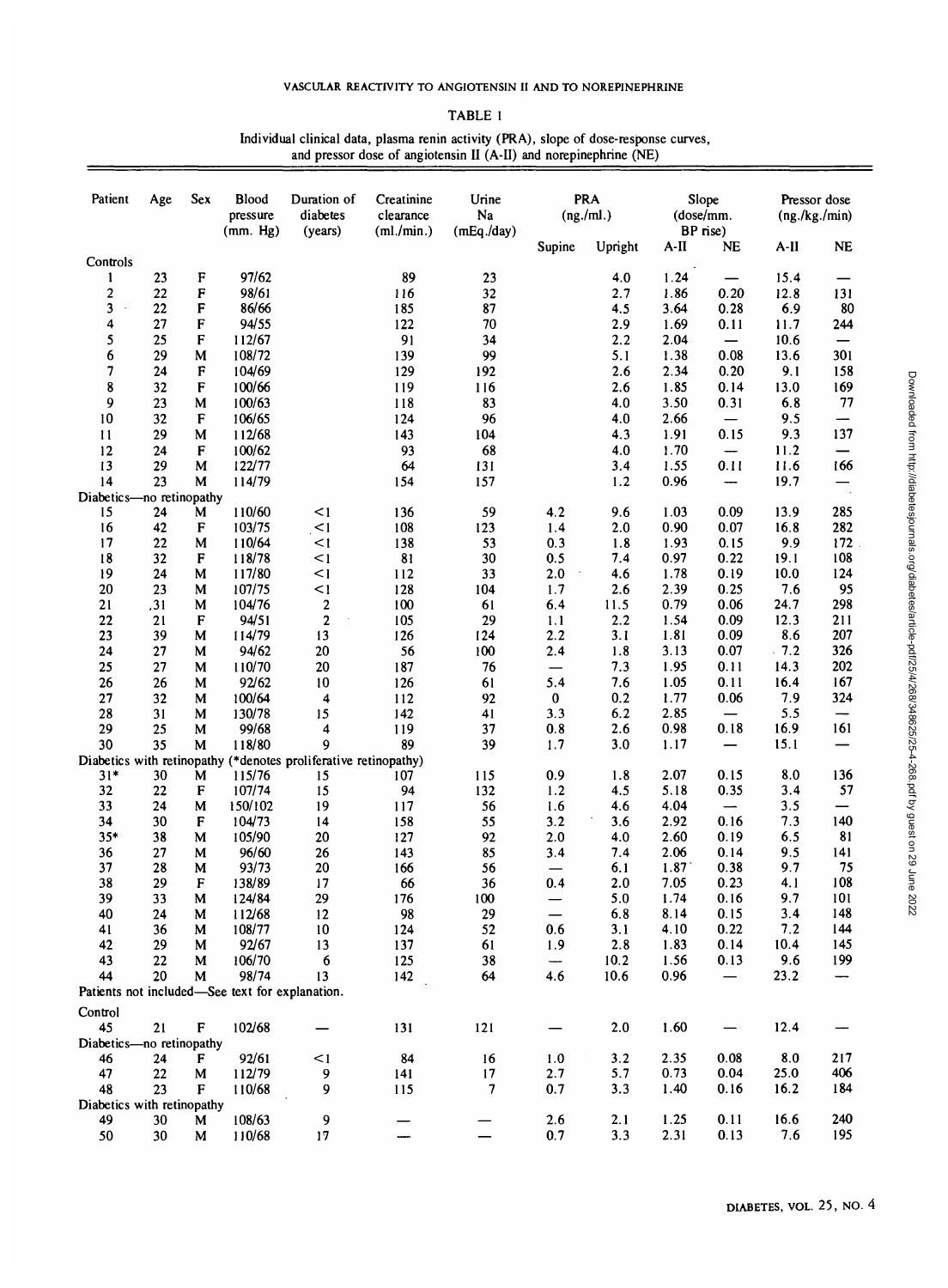| Clinical characteristics (mean $\pm$ 1 S.E.M.) |             |                        |                |  |  |
|------------------------------------------------|-------------|------------------------|----------------|--|--|
|                                                |             | <b>Diabetics</b><br>No |                |  |  |
|                                                | Controls    | retinopathy            | Retinopathy    |  |  |
| Sex                                            | 5 M, 9 F    | 13 M, 3 F              | 11 M, 3 F      |  |  |
| Age $(yr.)$                                    | $26 \pm 1$  | $29 \pm 2$             | $28 \pm 2$     |  |  |
| Weight (kg.)                                   | $66 \pm 3$  | $68 \pm 3$             | $70 \pm 4$     |  |  |
| Height (cm.)                                   | $170 \pm 2$ | $171 \pm 2$            | $171 \pm 3$    |  |  |
| Duration of diabetes                           |             |                        |                |  |  |
| (yr.)                                          |             | $6 \pm 2$              | $16 \pm 2$     |  |  |
|                                                |             |                        | $(P < 0.001)*$ |  |  |
| <b>Blood pressure</b><br>(mm. Hg)              |             |                        |                |  |  |
| Diastolic                                      | $67 \pm 2$  | $70 \pm 2$             | $77 \pm 3$     |  |  |
|                                                |             |                        | $(P < 0.01)*$  |  |  |
| Mean                                           | $79 \pm 2$  | $83 \pm 2$             | $88 \pm 3$     |  |  |
| Pulse (beats/min.)                             | $77 \pm 2$  | $84 \pm 3$             | $83 \pm 3$     |  |  |
| Neuropathy (patients)                          | 0           | 2                      | 2              |  |  |

TABLE 2

•Compared with controls.

45-50). Patient 45 (normal control) was found to be on oral contraceptives. Patients 46, 47, and 48 (diabetics without retinopathy) had 24-hour urinary sodiums of between 7 and 17 mEq., which suggested that their sodium intake was inappropriately restricted. Patients 49 and 50 (with retinopathy) had no 24-hour urinary data.

In nine additional patients, the pressor dose of norepinephrine was not recorded. In six of these patients the maximum appreciated blood pressure elevation was only 9 to 14 mm. Hg despite continued increase in the rate of norepinephrine infusion. One other patient developed a headache and another a bradycardia, thus necessitating discontinuation of the infusion. Another patient had no consistent changes in blood pressure.

Dose-response curves were constructed by standard linear regression technics<sup>14</sup> using the final blood pressure recordings (Y) at each dosage of pressor (X). The slope of this dose-response curve (b) is defined as the mm. Hg blood pressure rise per unit of infusate minus that amount of pressor used before any blood pressure rise. Since both the amount of pressor required to produce an initial increase in diastolic blood pressure and the rate of blood pressure increase varied from patient to patient, the amount of pressor required to produce a 20-mm. Hg increase in diastolic blood pressure was calculated for each patient for purposes of statistical comparison. This standardized dosage was calculated by solving the linear regression equation  $Y = a + bX$  for X (ng./kg./min.) when  $Y = 20$  mm.  $Hg.$ 

Significant differences among the three groups were determined by analysis of variance followed by Student's t-test corrected for degrees of freedom to take into account the fact that all possible comparisons were being computed.<sup>15</sup>

Pearson's correlations<sup>16</sup> were done within each group to identify possible relationships between the variables.

## RESULTS

The supine and upright plasma renin activity, the pressor dose of angiotensin II and of norepinephrine, and the slope of dose-response curves are given in table 1 and plotted in figures 1 and 2. Group mean values for plasma renin activity did not differ significantly (table 3).

For controls, diabetics without retinopathy, and diabetics with retinopathy, the pressor dose of angiotensin II (mean  $\pm$  S.E.M.) was 11.5  $\pm$  0.9, 12.9  $\pm$  1.3, and 8.3  $\pm$  1.3 and the slope was 2.0  $\pm$  0.2,  $1.6 \pm 0.2$ , and  $3.3 \pm 0.6$ , respectively. Controls did not differ significantly from either diabetic group. Although the mean angiotensin II pressor dose was higher in diabetics without retinopathy than in those with retinopathy, the difference between means fell slightly short of statistical significance ( $P = 0.059$ ). This lack of significance can be attributed to the inclusion of patient 44, with retinopathy, who required a high pressor dose. There was no obvious clinical reason to exclude this patient, so although exclusion could have been justified statistically, it was decided to utilize these data. Those with retinopathy had a significantly steeper slope than those without (P  $(0.02)$ , indicating, on the average, a greater sensitivity to angiotensin II.

TABLE 3

|                            | Laboratory characteristics (mean $\pm$ 1 S.E.M.) |                        |                |  |  |  |  |
|----------------------------|--------------------------------------------------|------------------------|----------------|--|--|--|--|
|                            |                                                  | <b>Diabetics</b><br>No |                |  |  |  |  |
|                            | Controls                                         | retinopathy            | Retinopathy    |  |  |  |  |
| <b>Creatinine</b> $(mg. %$ | $0.9 \pm 0.04$                                   | $0.9 \pm 0.04$         | $0.9 \pm 0.05$ |  |  |  |  |
| Creatinine clearance       |                                                  |                        |                |  |  |  |  |
| (ml./min.)                 | $118 \pm 8$                                      | $117 \pm 7$            | $127 \pm 8$    |  |  |  |  |
| <b>Blood glucose</b>       |                                                  |                        |                |  |  |  |  |
| (mg. %)                    |                                                  | $157 \pm 17$           | $169 \pm 17$   |  |  |  |  |
| Hematocrit (%)             | $42 \pm 1$                                       | $43 \pm 1$             | $44 \pm 1$     |  |  |  |  |
| Uric acid $(mg. %$         | $4.9 \pm 0.3$                                    | $4.2 \pm 0.3$          | $4.7 \pm 0.3$  |  |  |  |  |
| Cholesterol (mg. %)        | $170 \pm 9$                                      | $189 \pm 12$           | $173 \pm 9$    |  |  |  |  |
| Serum Na (mEq./L.)         | $140 \pm 1$                                      | $139 \pm 1$            | $140 \pm 1$    |  |  |  |  |
| $K$ (mEq./L.)              | $4.1 \pm 0.1$                                    | $4.2 \pm 0.1$          | $4.3 \pm 0.1$  |  |  |  |  |
| Urine Na (mEq./day)        | $92 \pm 13$                                      | $66 \pm 8$             | $69 \pm 8$     |  |  |  |  |
| $K$ (mEq./day)             | $64 \pm 7$                                       | $68 \pm 5$             | $69 \pm 6$     |  |  |  |  |
| Plasma renin activity      |                                                  |                        |                |  |  |  |  |
| (ng./ml.)                  |                                                  |                        |                |  |  |  |  |
| Supine                     |                                                  | $2.2 \pm 0.5$          | $2.0 \pm 0.4$  |  |  |  |  |
| Upright                    | $3.4 \pm 0.3$                                    | $4.6 \pm 0.8$          | $5.2 \pm 0.7$  |  |  |  |  |
|                            |                                                  |                        |                |  |  |  |  |

•Mean of two or three determinations on day of studies.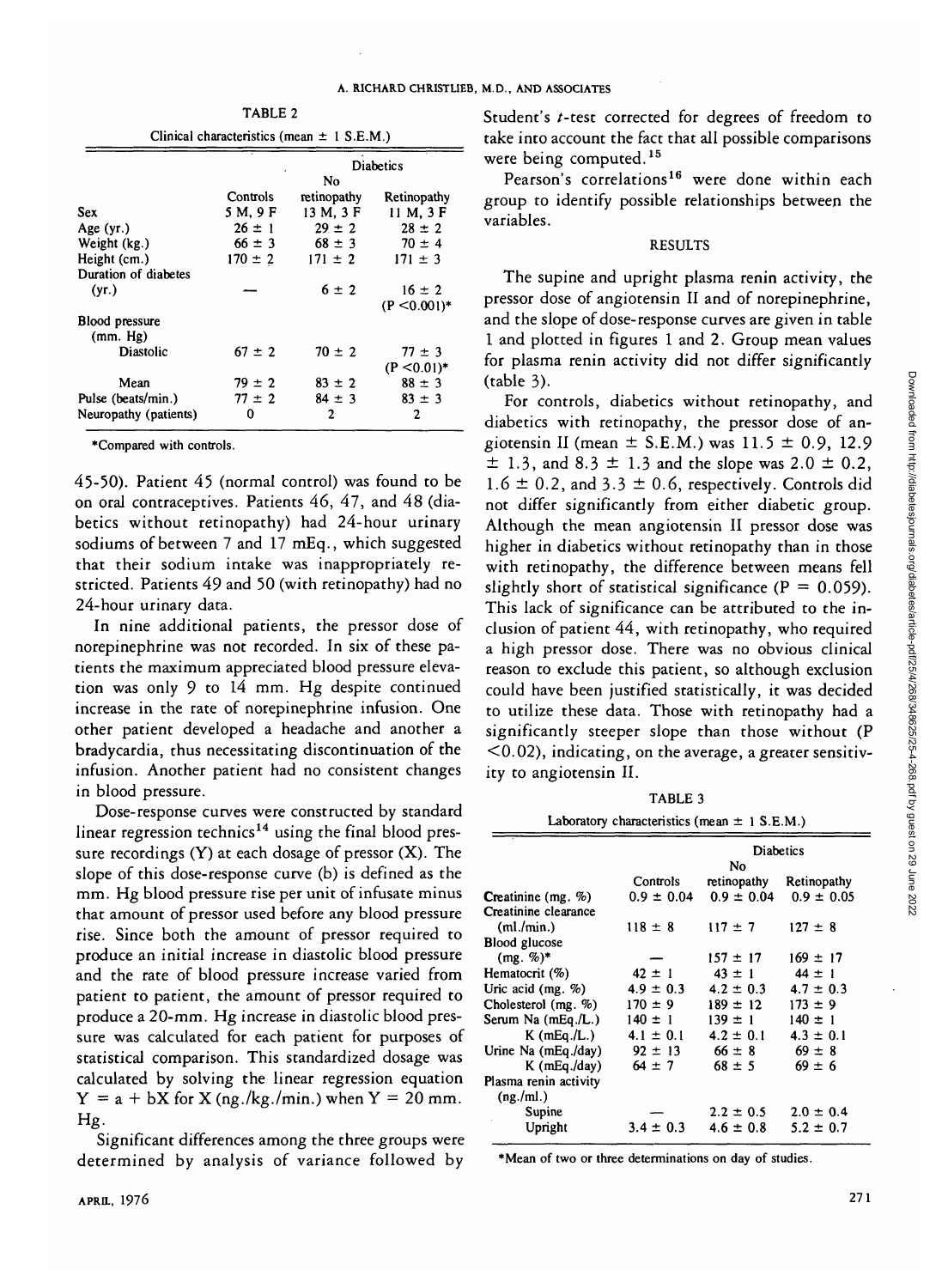350-

300



**FIG. 1 Dose of angiotensin II (ng./kg./min.) producing a 20-mm. Hg increase in diastolic blood pressure (upper panel) and slope of the dose-response curve (ng./kg./min. per millimeter rise in blood pressure) in normal subjects, diabetics with no retinopathy, and diabetics with retinopathy (lower panel).**

The pressor doses for norepinephrine were 163 *—* 24, 212  $\pm$  21, and 123  $\pm$  11 and slopes 0.17  $\pm$ 0.03, 0.13  $\pm$  0.02, and 0.20  $\pm$  0.02 for each group, respectively. Differences between controls and either diabetic group were not statistically significant. Diabetics with retinopathy required a lower pressor dose than those without ( $P \le 0.006$ ). Additionally, the slope of the dose-response curve was steeper in those with retinopathy ( $P = 0.05$ ).

No significant correlations were observed between the pressor doses or slopes of angiotensin II and norepinephrine and age, duration of diabetes, 24-hour urinary sodium, diastolic or mean blood pressure, or blood glucose. Although there was no correlation with

> NOREPINEPHRINE Pressor Dose (ng/kg/min)



**FIG. 2. Dose of norepinephrine (ng./kg./min.) producing a 20-mm. Hg increase in diastolic blood pressure (upper panel) and slope of the dose-response curve (ng./kg./min. per millimeter rise in blood pressure) in normal subjects, diabetics with no retinopathy, and diabetics with retinopathy (lower panel).**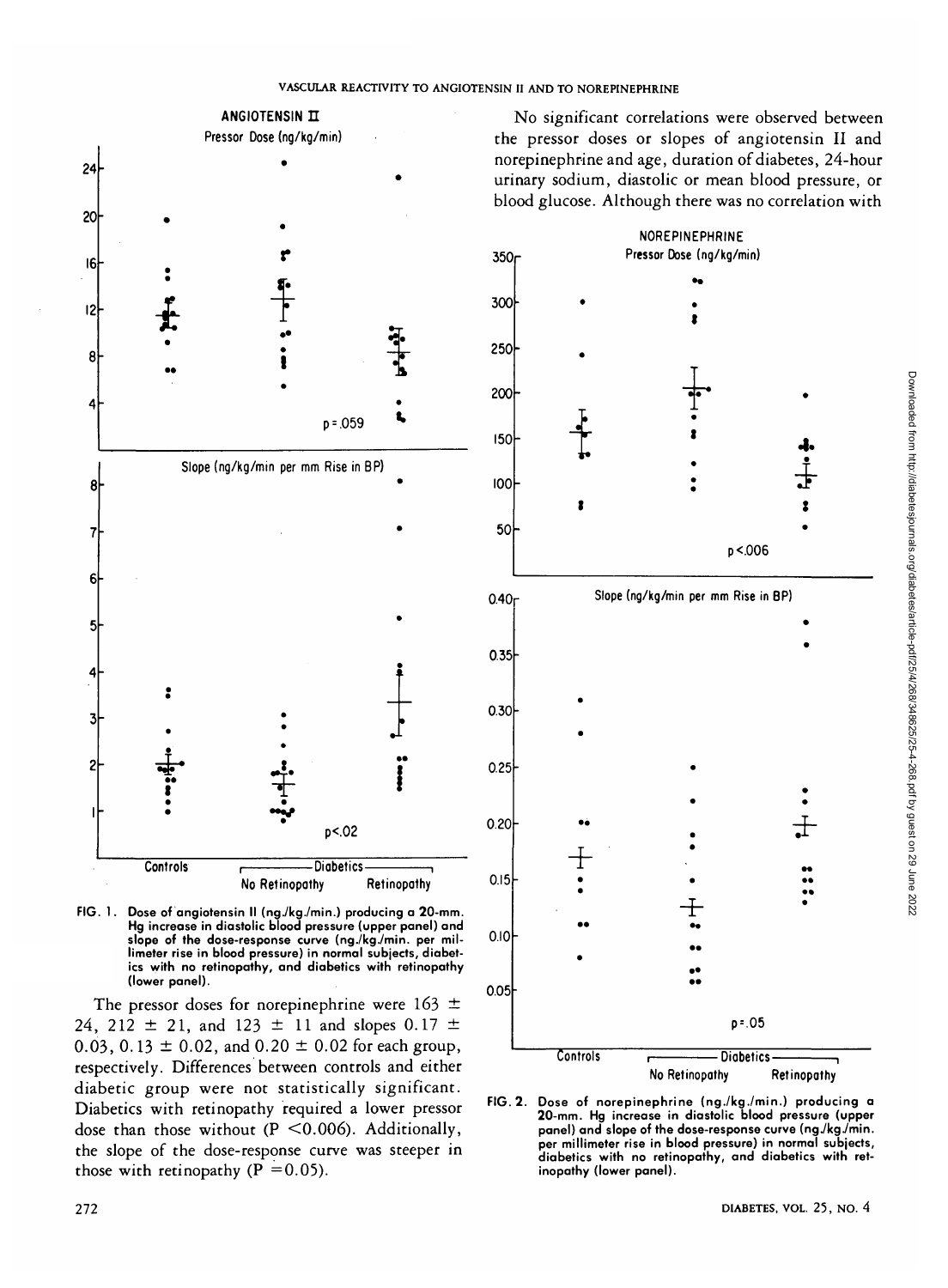plasma renin activity in the control group, the angiofensin II pressor dose did correlate with upright renin activity in the diabetics without retinopathy (r  $= 0.59$ , P  $\leq 0.05$ ). In those with retinopathy, the angiotensin II pressor dose correlated with supine renin activity ( $r = 0.76$ ,  $P \le 0.05$ ) and upright renin activity ( $r = 0.58$ ,  $P \le 0.05$ ).

## DISCUSSION

These data suggest that, as a group, diabetics with retinopathy have increased vascular reactivity to both angiotensin II and norepinephrine when compared with diabetics with no evidence of diabetic complications. Neither diabetic group, however, was significantly different from normal subjects, who had a mean pressor responsiveness between that of the diabetic groups. One possible explanation for this latter observation is suggested by the observation that the normal subjects were in relative positive sodium balance compared with the two diabetic groups. A positive sodium balance has been reported to increase vascular reactivity in both man and animals.<sup>1718</sup> Vascular reactivity, however, did not correlate with the 24-hour urinary sodium within any of the groups. Variations in the baseline blood pressure might offer another explanation. This is unlikely, however, since the diastolic pressure was significantly higher in diabetics with retinopathy (those most sensitive to vasopressors) than in the control group, with the diabetic group with no complications (those most resistant to vasopressors) having an intermediate level of diastolic blood pressure. In addition, neither the diastolic nor the mean pressure correlated with the pressor doses or slopes of the dose-response curves.

Increased vascular reactivity has also been observed in the experimental diabetic model. In the intact alloxan-diabetic rat, with polyuria secondary to glycosuria, angiotensin sensitivity is significantly increased whereas norepinephrine and tyramine sensitivity remain normal.<sup>11</sup> In perfused hindquarters of alloxan-diabetic rats, an increase in responsiveness to both angiotensin II and norepinephrine has been reported.<sup>19</sup> This difference between the intact animal and the isolated perfused vessels has not been explained. However, the finding of increased vascular reactivity in both human diabetics and the diabetic animal model suggests that the hyperresponsiveness may be due to common mechanisms associated with the diabetic state.

Several possible mechanisms might be invoked to

explain enhanced vascular responsiveness in the diabetics with retinopathy. Differences in sodium balance, blood pressure, and blood glucose could each account for differences in vascular reactivity. However, no significant differences between the diabetic groups were noted with respect to any of these parameters. Other possible mechanisms include (1) nonspecific increases in vascular reactivity, (2) subnormal endogenous circulating levels of the respective pressor hormones, (3) differences in tissue-binding characteristics of the hormones, and (4) alterations in arteriolar luminal size.

Regarding the first possibility, the observation that enhanced vascular reactivity to both norepinephrine and angiotensin II is present in diabetics with retinopathy and in isolated perfused hindquarters of diabetic animals suggests that the response may be a nonspecific compensatory response to an as yet unknown stimulus associated with the diabetic state.

A relationship between circulating levels of vasopressors and the amount of vasopressor required for a given blood pressure response has been observed in both man and animals.<sup>4,18</sup> Further, in rats with alloxan diabetes, there is a highly significant correlation between the pressor dose of angiotensin II and the plasma renin activity.<sup>11</sup> In the currently reported diabetics, upright PRA did correlate with the pressor dose of angiotensin II in those without retinopathy and both supine and upright PRA correlated with the pressor dose in those with retinopathy, suggesting that angiotensin II sensitivity may be related to PRA. However, mean PRA did not differ significantly among the groups. Circulating angiotensin II was not determined. Variations in converting enzyme activity, renin substrate, and the hepatic clearance of renin<sup>20</sup> could individually or collectively account for alterations in circulating angiotensin II levels in the presence of normal levels of PRA. Further, there is evidence that catecholamines may be abnormal in diabetics with certain complications of their disease. For example, decreased plasma catecholamines have been reported in patients with long-duration diabetes and peripheral neuropathy.<sup>10</sup> Were decreased circulating levels of these vasopressors found in the present groups of diabetics, hyperresponsiveness to the hormones might be an expected response.

Increased responsiveness of peripheral vessels to norepinephrine could also result from impaired sympathetic innervation of these vessels, the phenomenon of denervation sensitization. Although signs of overt neuropathy were rarely observed in these patients,